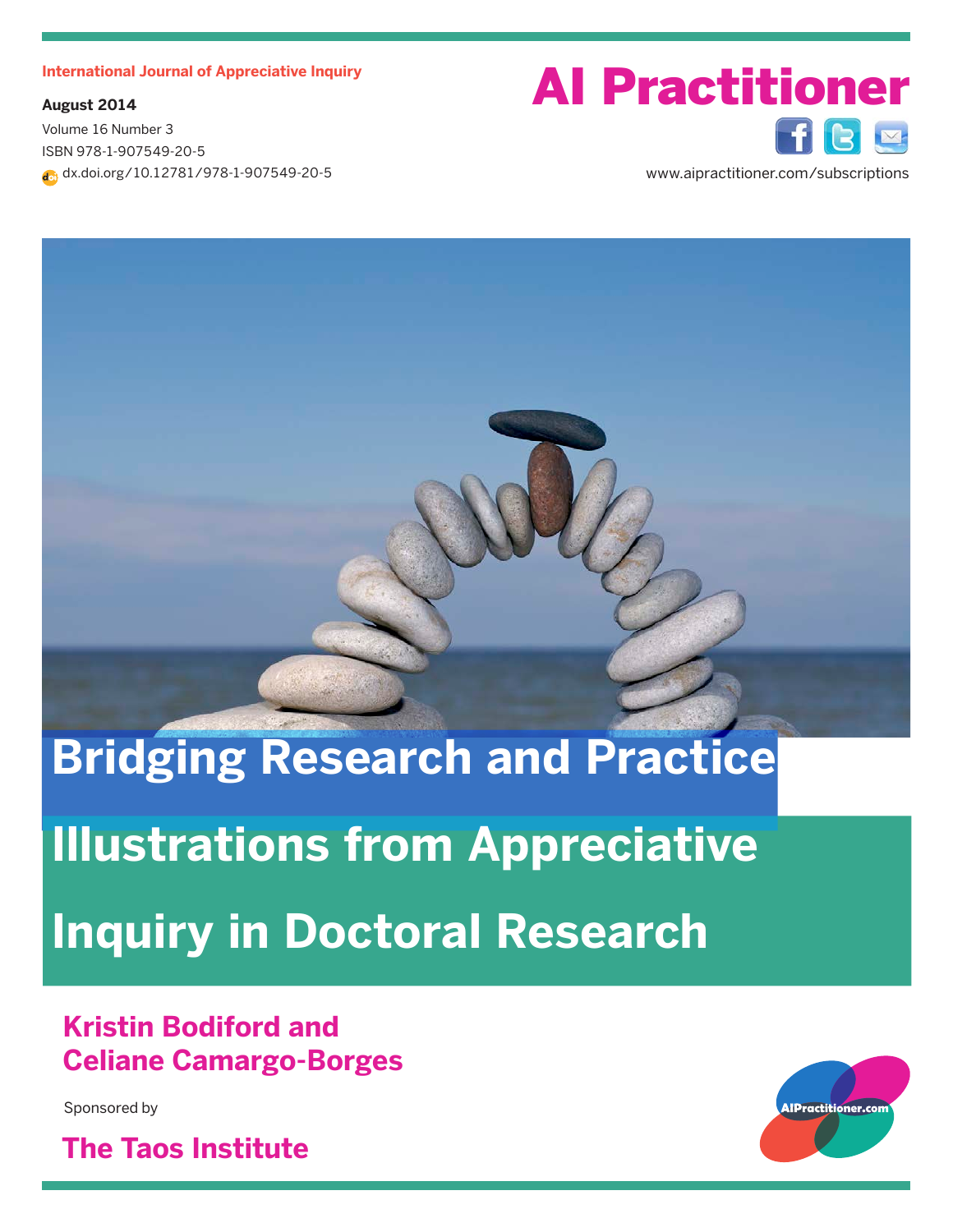## **August 2014**

Volume 16 Number 3 | ISBN 978-1-907549-20-5 dx.doi.org/10.12781/978-1-907549-20-5

## International Journal of Appreciative Inquiry<br>All **Practitioners**

#### Inside this issue **Bridging Research and Practice: Illustrations from Appreciative Inquiry in Doctoral Research**

#### **Welcome to August 2014 issue of AI Practitioner**

*Bridging Research and Practice* focuses on providing research examples and practice options for practitioners in a wide array of disciplines.

Editors Kristin Bodiford and Celiane Camargo-Borges, together with the generous input of Ken Gergen and Sheila McNamee, invited graduates of the Taos Institute Ph.D. Program who completed AI-related dissertations to contribute to the issue.

"The Value of Mediation and Mindfulness: Key Facilitation Skills " is the Feature Choice article from Miriam Subirana, based in Spain. Practices and questions show the power of silence and deep reflection for creativity and learning.

A research review of SOAR is the first in a new series of Research Review & Notes. Eight empirical studies researched the theory and practical efficacy of SOAR.

**9 [Bridging Research and Practice](#page-8-0)** *Illustrations from Appreciative* 

> Editors: Kristin Bodiford and Celiane Camargo-Borges

The AI Resources team of editors, in addition to highlighting websites that showcase Ph.D. dissertations of interest to AI practitioners, have created a website which lists 52 AI-related dissertations completed at Case Western Reserve University.

We would like to thank the Taos Institute for supporting this issue through a grant.

Anne Radford Editor, AI Practitioner

**4 [Bridging Research and Practice](#page-3-0)** *Designing Research in Daily Practice* Editors: Kristin Bodiford and Celiane Camargo-Borges



**I Believe in You! 25** *Inquiry into Hopes, Dreams and Positive Experiences*

Loek Schoenmakers



**42 Social Change Research** *The Relationship between Appreciative Inquiry and Social Construction*

Shayamal K. Saha



**Bridging Research and Practice 30** *AI-infused Process for Transformative Dialogues and Co-constructed* 

> *Social Change* Myra Virgil



*Inquiry*

**An Appreciative Inquiry into 48 the Value of Appreciative School Leadership**

> *Generative Research for Addressing 21st-century Educational Challenges*



**13 Feature Choice** *The Value of Meditation and Mindfulness: Key Facilitation Skills*

Miriam Subirana



**Sustaining a Learning Community for Women Leaders Over Twenty Years** *The Spiral of Key Practices and*  **36**

*Outcomes*

Ginny Belden-Charles



**Appreciative Reflection** *A Wide-angle Lens for Changing Perception* **53**

Laine Goldman

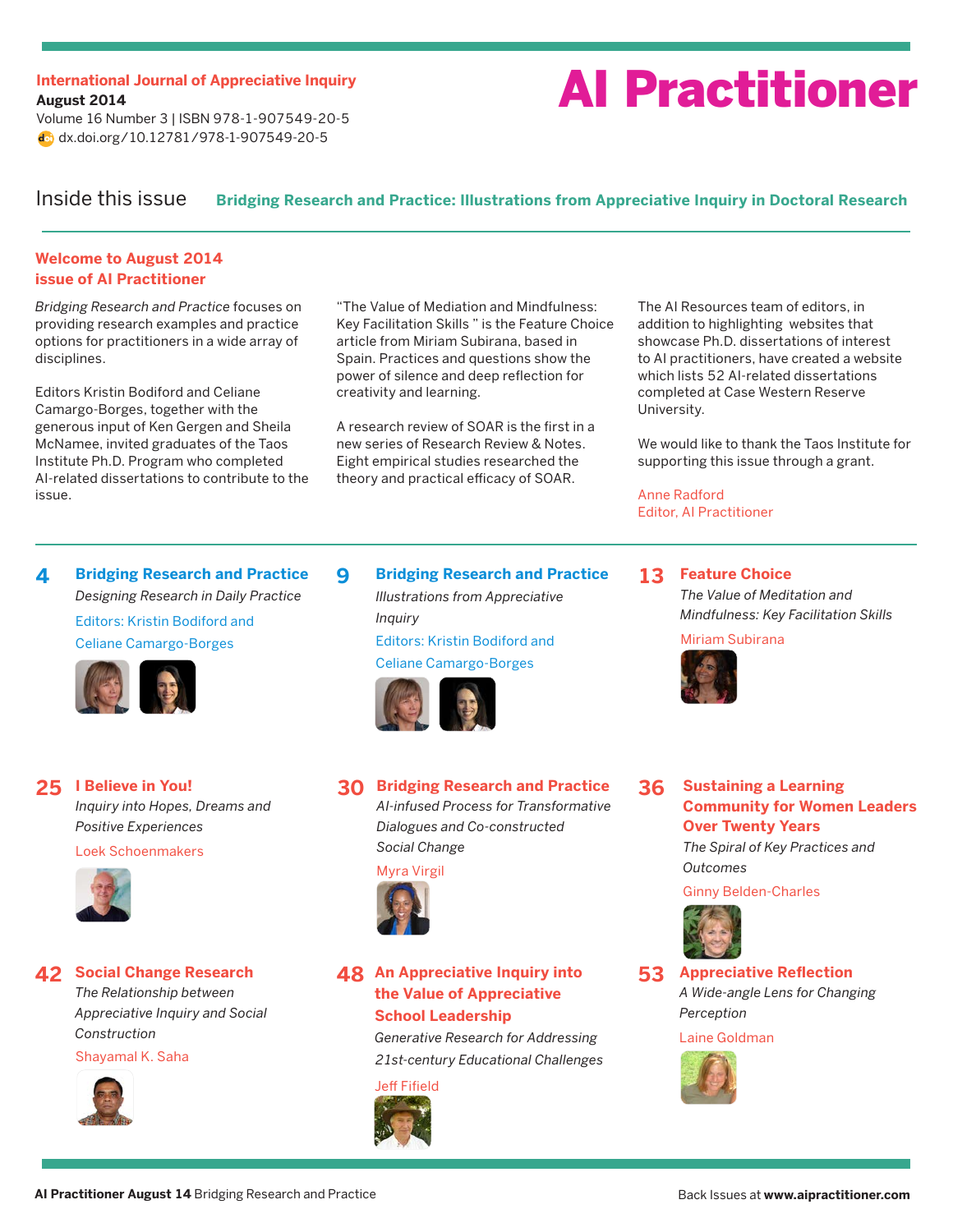**Bridging Research and Practice**

**Illustrations from Appreciative Inquiry in Doctoral Research**

#### Inside this issue

**58 Using Photovoice to Enrich Appreciative Inquiry Interviews in Action Research Projects**

#### Bonnie Milne



**Discovering the Sacred Place 63 of Relational Presence in Decision Making** *Transforming AI Practice Through* 

Samuel Mahaffy



*Research*

**Reaching Across Paradigms to Enhance Appreciative Inquiry Research and Practice in Innovation-focused Industries 69**

#### Jody Jacobson



#### **75 Appreciative Inquiry Research Review & Notes**

*Basic and applied research on SOAR – taking SOAR beyond its original purpose of strategic thinking and planning applications*

#### Jacqueline M. Stavros, Matthew L.

Cole and Jennifer Hitchcock



#### **85 About the November 2014 Issue**

How AI influences spirituality, and how spirituality influences the practice of AI

[Duane R. Bidwell and Katherine Rand](#page-12-0)



#### **81 Appreciative Inquiry Resources**

Resources for practitioners wishing to explore resources related to research and dissertations relating to AI

Matthew R. Moehle, Roopa Nandi



#### **86 About the sponsor of this issue**

The Taos Institute is a nonprofit educational organization dedicated to the development of social constructionist theory and practices for purposes of world benefit.



#### **87 Advertisement**

Appreciative Education Conference Call for Presentation Proposals

The Center for Appreciative Inquiry

AI Practitioner Feature Choice Topics 2014

University of Bedfordshire, Professional Doctorate in Systemic Practice

#### **IAPG Contacts 90 and AI Practitioner [Subscription Information](#page-13-0)**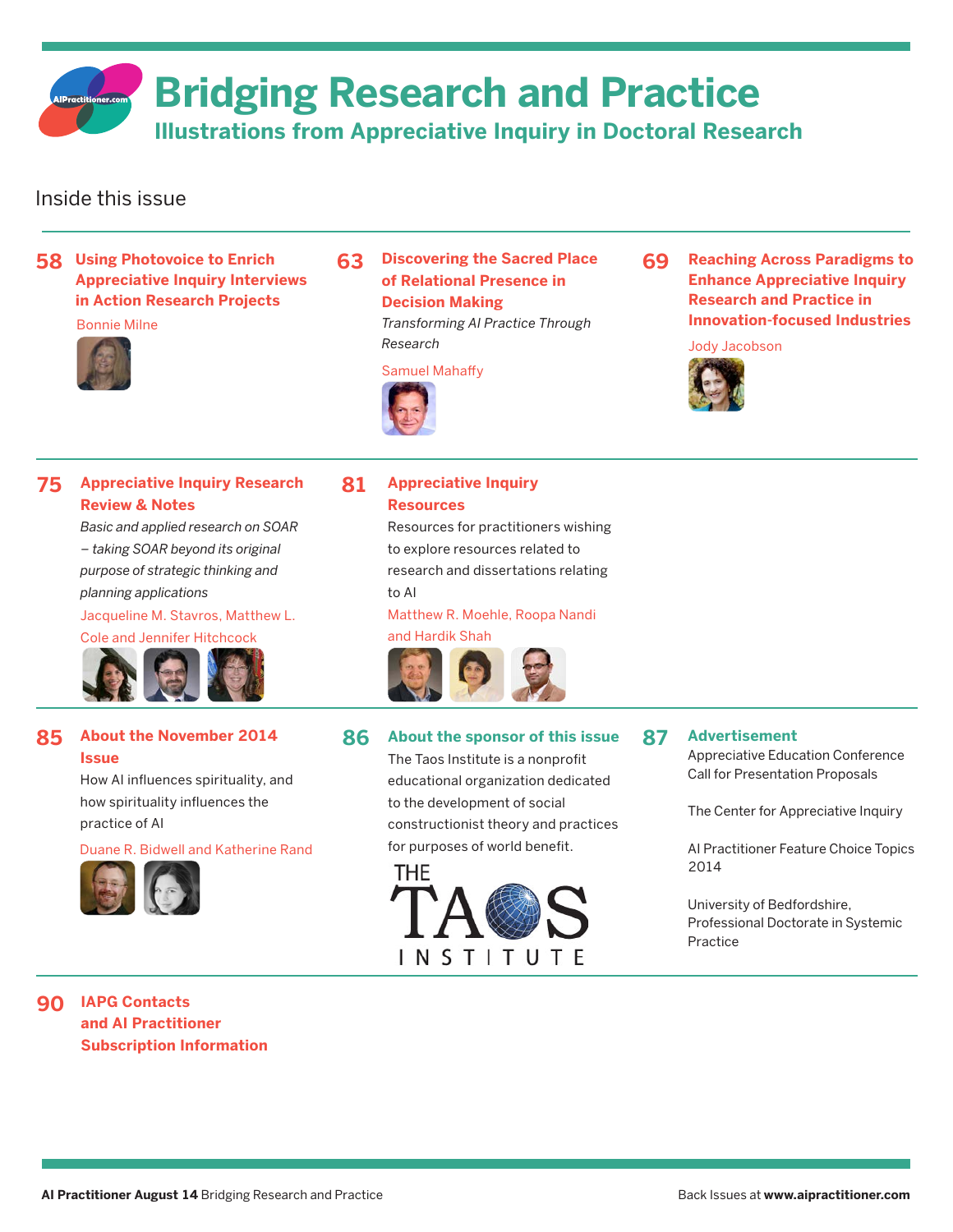<span id="page-3-0"></span>

#### Kristin Bodiford, Ph.D

Kristin is a Visiting Assistant Professor at Dominican University Graduate School of Social Work, Faculty for the MSc in Relational Leading with Taos Institute, and a Taos Institute Associate. She is also Principal of Community Strengths, working with communities to support positive change.

Contact: kristin@designingresearch.com



Celiane Camargo-Borges, Ph.D. Celiane is a research coordinator at the Imagineering Academy, NHTV Breda University of Applied Sciences, The Netherlands and a Taos Institute Associate. She has worked in many settings including communities in Brazil; healthcare researchers in Taiwan; as well as community arts in the Netherlands. Contact: celiane@designingresearch.com



## **Designing Research in Daily Practice Bridging Research and Practice**

Designing research offers ways of 'being' in research that brings a sense of attentiveness, relationality and connection to research that are useful and productive as a daily practice.

Designing Research" is a resource for more intimately connecting research and practice. It is a way of understanding and approaching inquiry. The designing research approach acknowledges complexity, bringing to research the metaphor of living systems – open, complex, dynamic and fluid – as an alternative to more conventional scientific approaches that might hold a metaphor of seeing the world as a machine with linear and cause–effect rationalities.

For a long time, especially in the world of science, theory has been taken as a representation of reality in the sense that it could be translated as an explanatory map that would inform, predict and provide standardized procedures, structured steps and categories of the world. In a rapidly changing environment, there is increasing recognition of the fluidity and complexity of contemporary society. Globalization, technological revolution, post-industrial economies, among others factors, are affecting the ways in which society functions, bringing a need for new frames to tackle new issues (Castells, 2004).

Designing research focuses on co-creation of knowledge and practices that are useful, that support generative change, and that intimately connect research to practice. This perspective focuses on innovation through creative processes that involve the community participating in a specific project, constructing and re-constructing knowledge (Beckman and Barry, 2007). Having the word "designing" before research connects knowledge development as actionable knowledge (Romme, 2003; van Aken, 2004) and puts research into practice (Mohrman, Gibson and Mohrman, 2001; Rynes, Bartunek and Daft, 2001).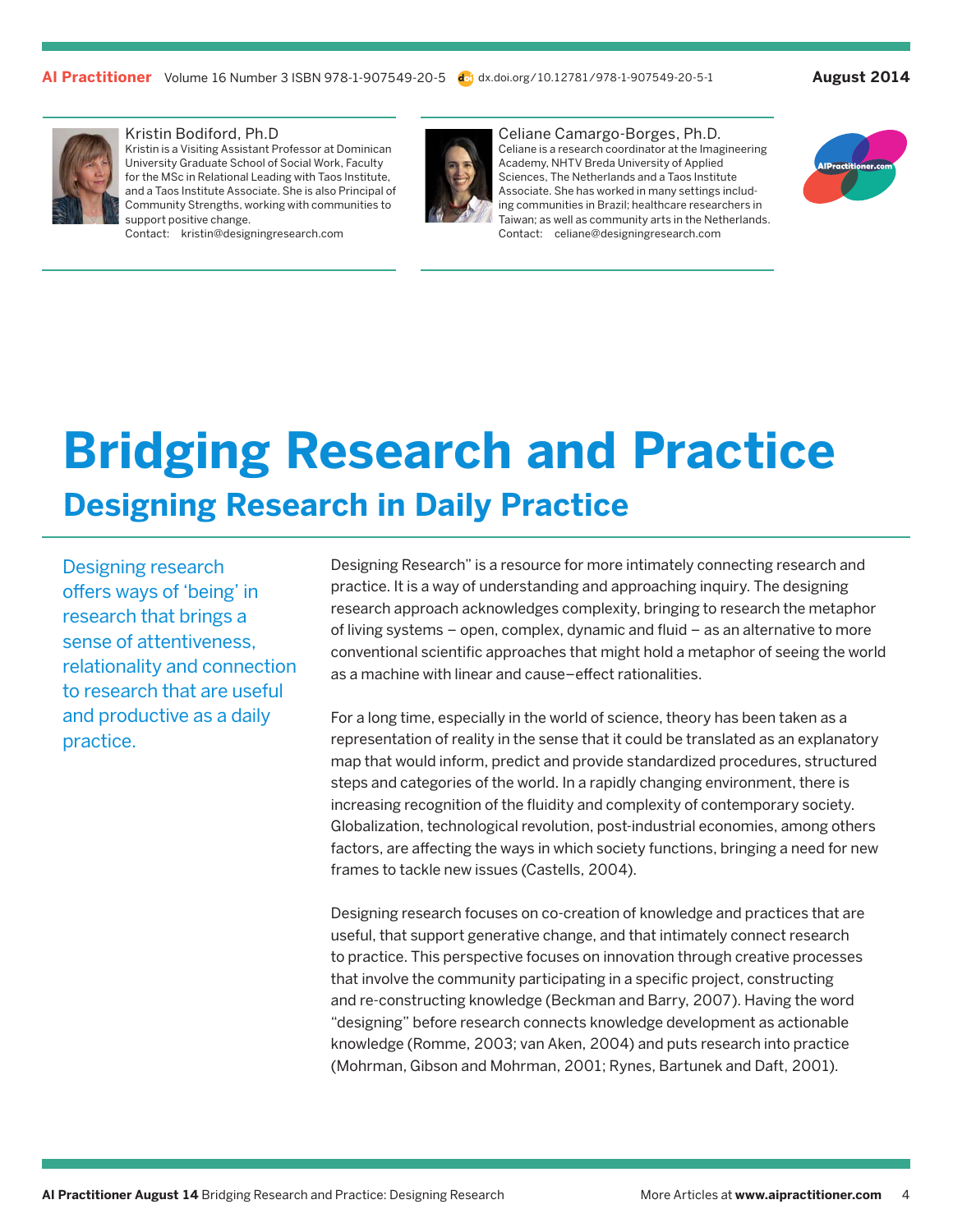Designing research focuses on co-creation of knowledge and practices that are useful, that support generative change, and that intimately connect research to practice.

Furthermore, designers can also be thought of as sense-makers: those who learn by doing things, experimenting and focusing on the utility of what is created (Krippendorf, 2006). This offers a metaphor for embracing research and practice as intertwined and connected to people's daily lives (Trullen, Bartunek and Harmon, 2007; McNamee and Hoskings, 2012).

#### **Relational approach to research: the constructionist stance**

This particular approach to research draws on a social constructionist orientation in which meanings of the world are created through social processes in relationship with others. Within the designing research approach we view inquiry as a relationally engaged form of practice (McNamee and Hoskings, 2012). The selection of choices, such as a method and research objectives and questions, are considered a relationally responsive act, sensitive to the context of inquiry, as a process of constructing and negotiating understanding with all involved. Every decision will create different implications. Every choice of a topic shows already some form of interest, value and ideology. Every form of question brings an invitation to specific directions. What is emphasized is the importance of situating knowledge historically and culturally, acknowledging the values of all involved.

According to social constructionist theory, our social world is a by-product of coordination among people in which meaning and actions are understood as constructed, as opposed to viewing meaning and action as universal entities or objective, neutral and empirical truths (Gergen, 2009). The categories we use to refer to objects and ideas are circumscribed by culture, history and social context, and do not exist outside that context. "Language" here is not taken as picture of the world, but rather constructs it as we coordinate with each other, making meaning and enacting new realities. Social processes, therefore, are fundamental in this approach for continuing to validate, sustain or change what we agree to be knowledge (McNamee and Gergen, 1998). These assumptions bring important implications for designing and engaging in research – about how to frame, engage and make meaning in research(ing).

#### **Designing principles**

These constructionist assumptions are an invitation to comprehend how aspects of the world that are often taken for granted are socially constructed, thereby opening space for alternative constructions to be forged and for new ways to be crafted to engage people in research. It also inspires the following principles, presented as resources for how we might engage in research as a daily practice.

- 1. Designing research as relational and collaborative
- 2. Designing research as useful and generative
- 3. Designing research as organic and dynamic
- 4. Designing research as engaging complexity and multiplicity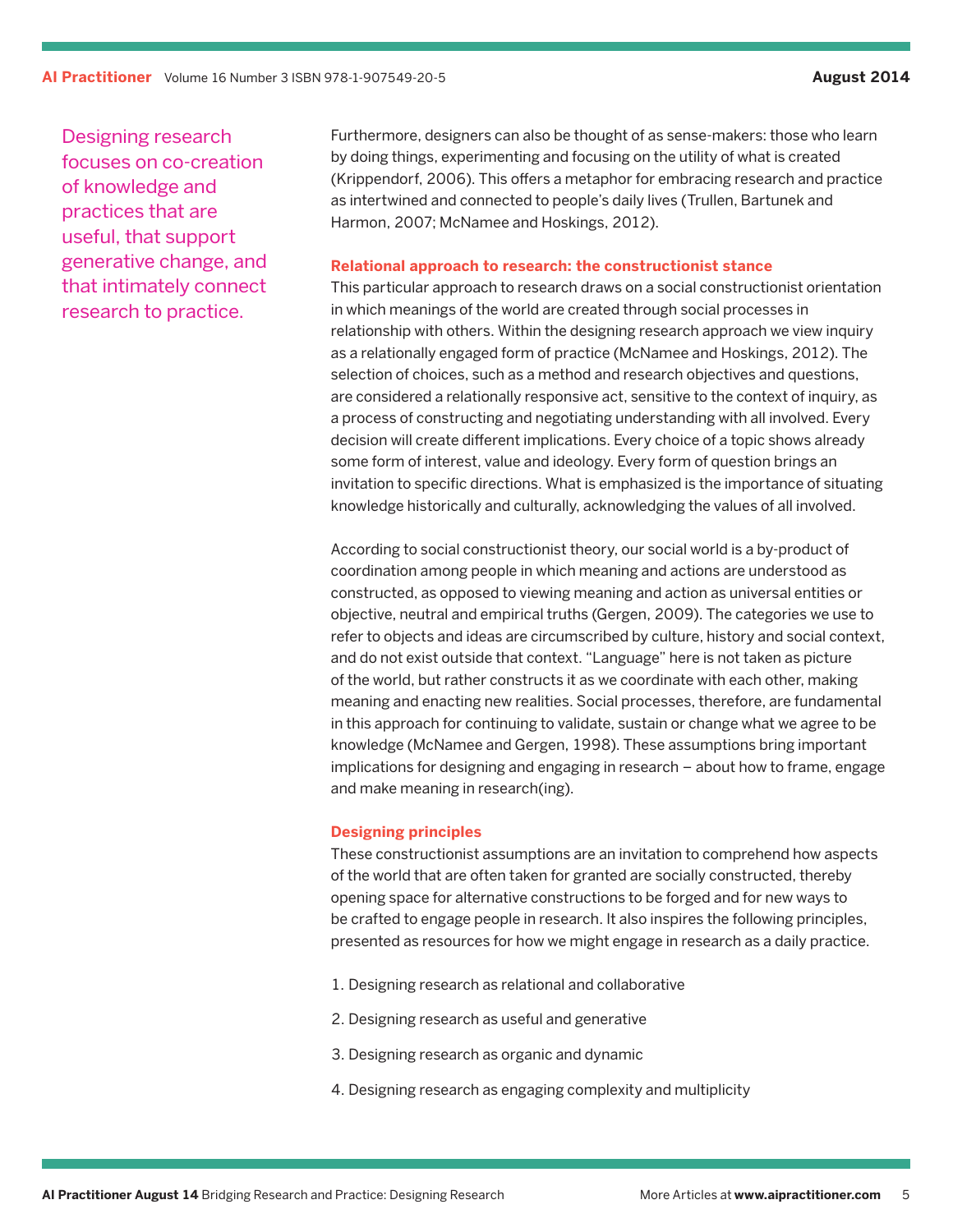In relationship, we also bring the ingredients for how we can engage in research together.

#### **1. Designing research as relational and collaborative**

Designing research holds relationships as central in a collaborative journey. Recognizing that we are relational beings (Gergen 2009), that is, beings developed and sustained within relationship, designing research focuses on responsible and responsive ways of collaborating in research, investing in this specific quality of relationality. In relation, we also bring the ingredients for ways in which we can engage in research together and how it can be of service for all involved. The relational and collaborative stance of a researcher offers a special resource for inquiry where all participants bring skills, knowledge, interests, experiences and stories together to co-create. As we engage in relational and collaborative endeavors, there is a movement of the researcher-as-expert to the researcher-asoffering-expertise; this is a shift from researcher and subjects toward research co-designers and co-participants.

A relational approach is supported by reflexivity and an ability to be in relationship through collaborative processes across differences. It invites a reflexive position – a becoming aware of what we might bring into relationship and how this might impact the research.

#### **2. Designing research as useful and generative**

The "useful and generative" principle is about how researchers engage in a conversation aiming to create new possibilities and not assuming that the goal of research is to "discover" new knowledge (as if that knowledge were hidden and waiting to be uncovered). It invites questions such as, "How is this useful? How will this create positive change? How will this generate new possibilities, new meaning?" This principle privileges a local view of utility with the partnership of the design process. There is a need for forms of collaborative research that are responsive to local realities and support the development of co-creative solutions. As participants come together throughout the processes new understandings, new meanings and new possibilities are co-created. Ultimately, the creative process of design research is to produce meaningful solutions where we appreciate each system as unique, accept past experiences, and consider and embrace future possibilities (Brown, 2008; Kimbell, 2011).

#### **3. Designing research as organic and dynamic**

This principle emphasizes the act of doing research as a journey, embracing it as fluid, dynamic and continuous practice, allowing an unfolding as participants engage. While there is an emergent and organic nature to this way of thinking about research, this does not mean there is no framework to support and conduct the inquiry. Having an articulated purpose, principles and direction are important to support people in collaborative inquiry. At the same time, researchers hold plans lightly and are flexible and attentive to change. The path will unfold and encounter twists and turns as part of the process. It is dynamic in the way that participatory practices are being co-created throughout the entire process, involving researchers, participants, theories and methods. The inquiry is fluid as it reconstructs meaning – and therefore realities.

Researchers hold plans lightly and are flexible and attentive to change.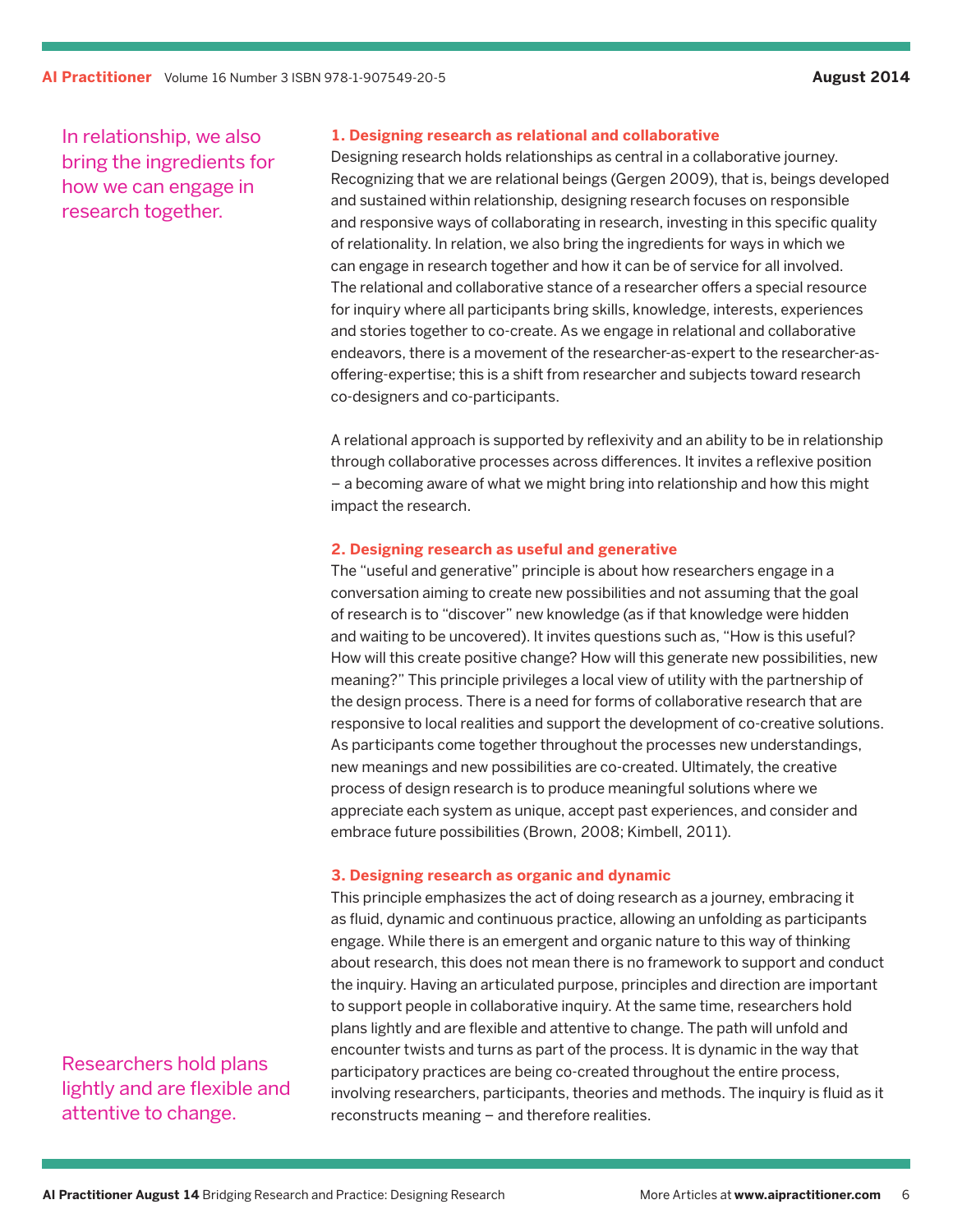'What new ideas, knowledge, understandings are emerging? What are we creating together?'

Curiosity plays an important role, bringing a sense of wonder, openness and exploration that can expand conversations and generate new understandings with others. To adopt a curious stance is not about giving up our beliefs and approaches, but implies an appreciation and welcoming of other perspectives and creates spaces for new conversations, new possibilities, and therefore new actions.

#### **4. Designing research as engaging complexity and multiplicity**

Designing research avoids causal or dualistic positions and engages complexity and multiplicity as rich new soil for action. Different theories and voices are seen as possible resources to complexify and create richer understandings, new knowledge and meaning, and generate new possibilities. Embracing complexity and multiplicity with a relational sensibility expands our view to involve a whole system. It is about considering and appreciating the many different voices involved and welcoming other opinions and points of view to multiply new possibilities. Within this approach researchers are mindful about how people are supported and empowered to participate, and we actively ask questions such as "Whose voices are privileged?" and "Whose voices are left out?"

Designing research engages social facilitation to better elicit multiple ways of understanding what is emerging. We might ask "What new ideas, knowledge, understandings are emerging? What are we creating together?" Patterns begin to become more visible from the interactions between and among people in a specific space and time. You begin to see the relatedness and appreciate the interconnections that enrich possibilities.

#### **Bridging research and practice: igniting positive change**

When we think of research as a transformative daily practice, it expands who can be considered a "researcher" liberating research processes to the public sphere. This amplifies possibilities for positive change through democratizing knowledge by encouraging all involved to co-create the type of change that is most meaningful and impactful for their lives and their communities. By engaging in inquiry and mutual, collaborative engagement there is already transformation happening where all participants are changed throughout the process.

We have described some key principles of designing research and elaborated on how they are interconnected, emphasizing research activities as relational, collaborative, fluid, emergent, complex and with plenty of multiplicity. The aim is to create something useful for the group involved. The interconnections support the development of an inquiry that enacts generative possibilities.

#### **Kristin Bodiford and Celiane Camargo-Borges Editors, August 2014**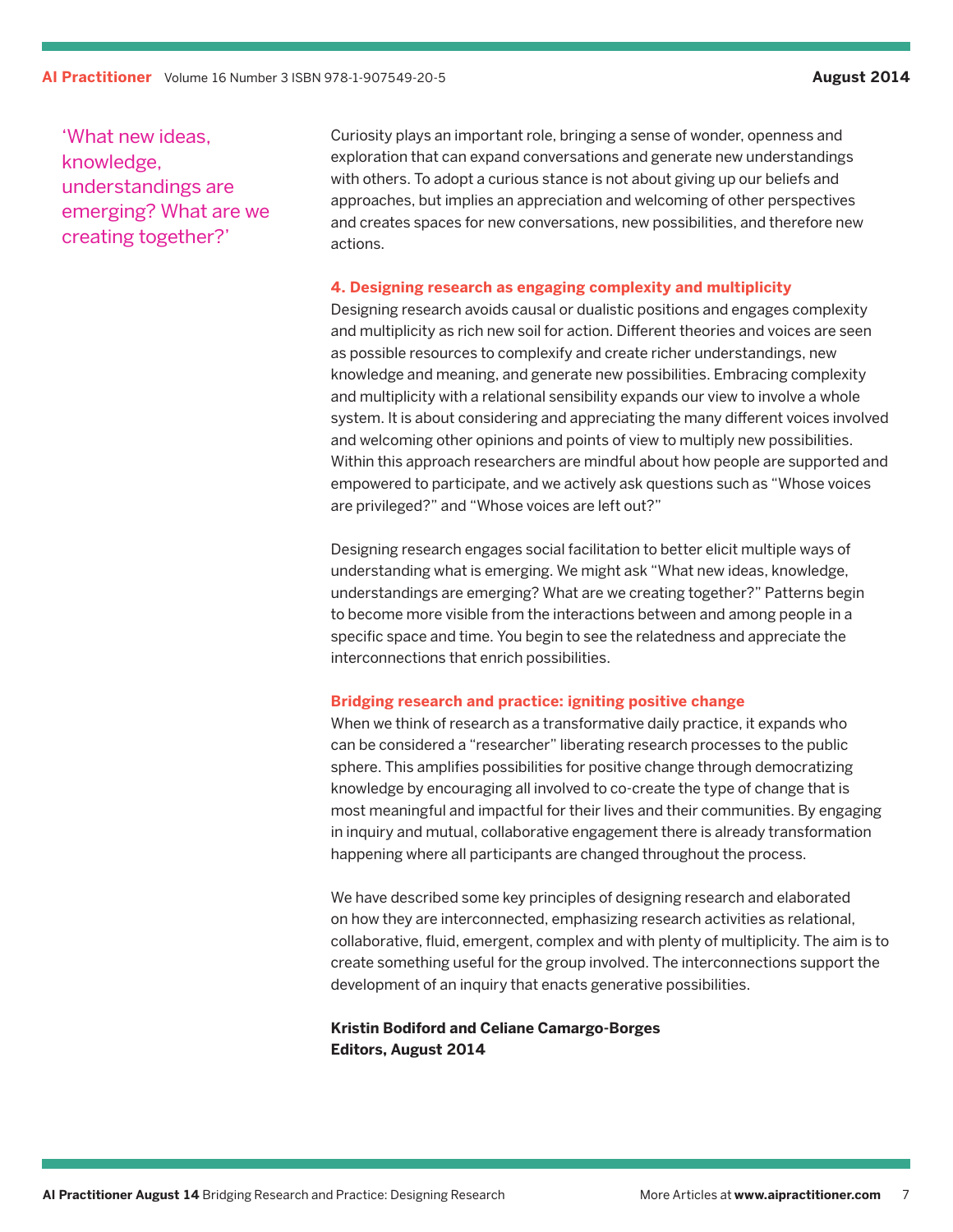#### **References**

Beckman, S. and Barry, M. (2007) Innovation as Learning Process: Embedding Design Thinking, *California Management Review*, 50 (1).

Brown, T. (2008) Designing Thinking, *Harvard Business Review*, www.hbr.org., pp. 84–92.

Castells, M. (2004) Informationalism, Networks, and the Network Society: A Theoretical Blueprinting. In *The Network Society: A Cross-Cultural Perspective*. Northampton, MA: Edward Elgar.

Gergen, K. (2009) *An Invitation to Social Construction* (2nd Ed.) Los Angeles: Sage Publications.

Kimbell, Lucy. (2011) *Rethinking Design Thinking: Part I, Design and Culture* 3 (3), pp. 285–306

Krippendorff, K. (2006) *The Semantic Turn: A New Foundation for Design*. Boca Raton, London, New York: Taylor & Francis.

McNamee, S. and Gergen, K. (1998) *Relational Responsibility : Resources for Sustainable Dialogue*. Thousand Oaks, CA: Sage.

McNamee, S. and Hosking, D.M. (2012) *Research and Social Change: A Relational Constructionist Approach*. New York: Routledge.

Mohrman, S., Gibson, C. and Mohrman, A. (2001) Doing Research that is Useful to Practice: A Model and Empirical Exploration, *Academy of Management Journal* 44 (2), pp. 357–75.

Romme, A. G. L. (2003) Making a Difference: Organization as Design, *Organization Science*, 14, pp. 558–573.

Trullen, J., Bartunek, J. M. and Harmon, M. (2007) The Usefulness of Design Research in Elementary and High Schools for Management Education. In S. K. Piderit, R. E. Fry, and D. L. Cooperrider (Eds.) *A Handbook of Transformative Cooperation: New Designs and Dynamics*. Stanford, CA: Stanford University Press. pp. 262–289.

Van Aken, J. E. (2007) Design Science and Organization Development Interventions: Aligning Business and Humanistic Values. *The Journal of Applied Behavioral Science*, 43 (1), pp. 1–17.

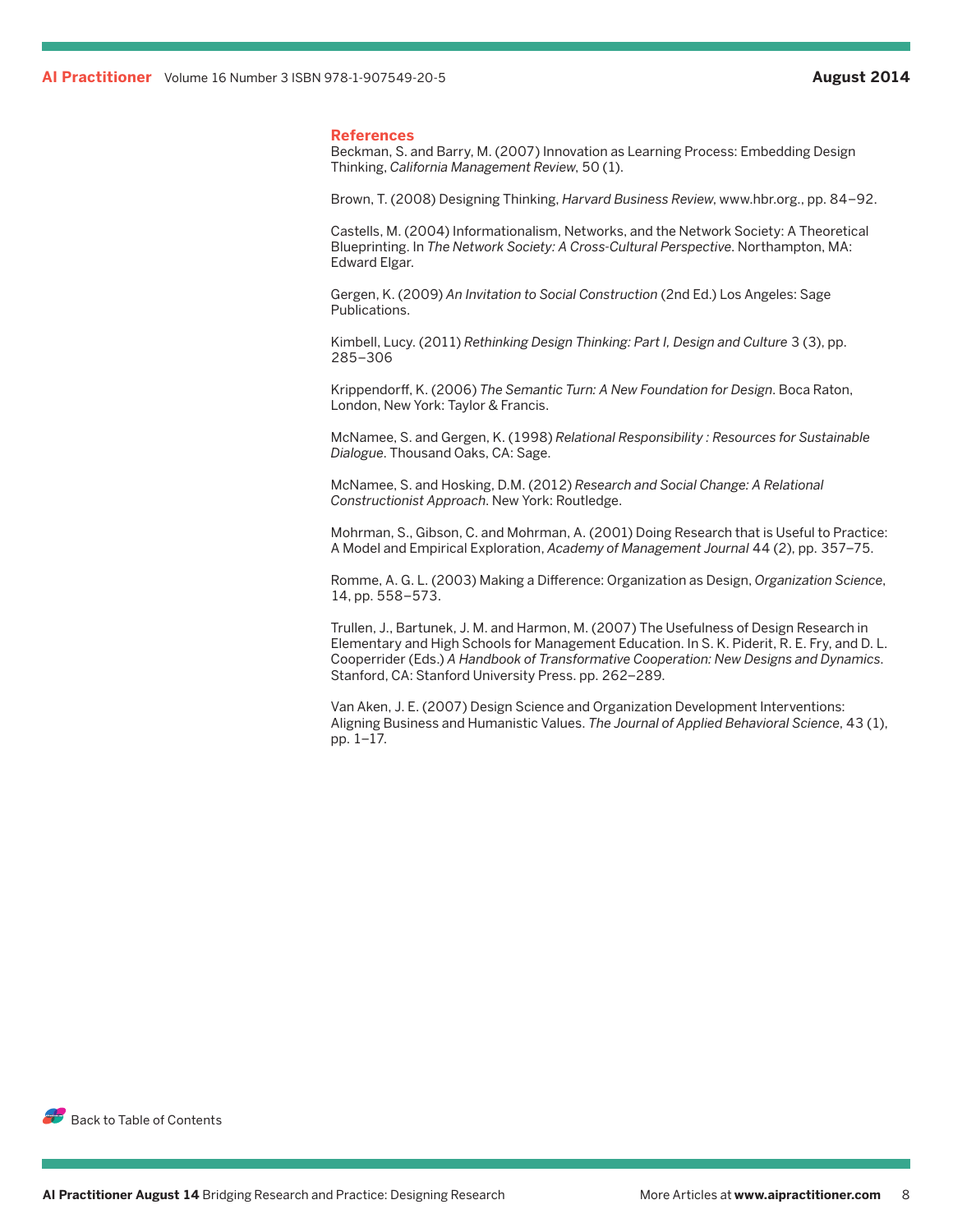<span id="page-8-0"></span>

#### Kristin Bodiford, Ph.D

Kristin is a Visiting Assistant Professor at Dominican University Graduate School of Social Work, Faculty for the MSc in Relational Leading with Taos Institute, and a Taos Institute Associate. She is also Principal of Community Strengths, working with communities to support positive change.

Contact: kristin@designingresearch.com



Celiane Camargo-Borges, Ph.D. Celiane is a research coordinator at the Imagineering Academy, NHTV Breda University of Applied Sciences, The Netherlands and a Taos Institute Associate. She has worked in many settings including communities in Brazil; healthcare researchers in Taiwan; as well as community arts in the Netherlands. Contact: celiane@designingresearch.com



## **Bridging Research and Practice Illustrations from Appreciative Inquiry in Doctoral Research**

This special issue of *AI Practitioner* focuses on Ph.D. dissertations completed in the Taos Ph.D. program, having a special emphasis on Appreciative Inquiry and related approaches. Articles in this issue illustrate bridges between theory and practice as it relates to Appreciative Inquiry. It is focused on providing research examples and practice options for practitioners in a wide array of disciplines.

#### **You are a researcher!**

Our hope is that this issue will offer practitioners inspiring ways in which practice and research are united in support of positive change. We encourage you to think about how your work is research, even though you may not think of it as such. This view of research draws on inquiry as a form of curiosity. This will help you to make visible the ways in which you are already engaging in inquiry. When we see inquiry this way we expand the value of the research to practitioners, their communities, as well as to the world.

Keep in mind, inquiry is not only transformative; it can also be transformed, depending upon the values of the context. In different communities of practices, there might be different requirements. For example, if you are doing a doctoral dissertation, you will be sensitive to the context and requirements of your particular academic community. If you are involved in community-engaged research, you will be sensitive to the context and inclusion of voices within that particular community.

For AI practitioners, these stories present ways in which you can engage in research, and how research can support your practice. For researchers, these stories present ways that you can use AI to expand possibilities.

#### **Questions for reflection**

- 1. How can your practice be seen as research?
- 2. How is it creating positive change?
- 3. How can you engage with principles of research to strengthen your work?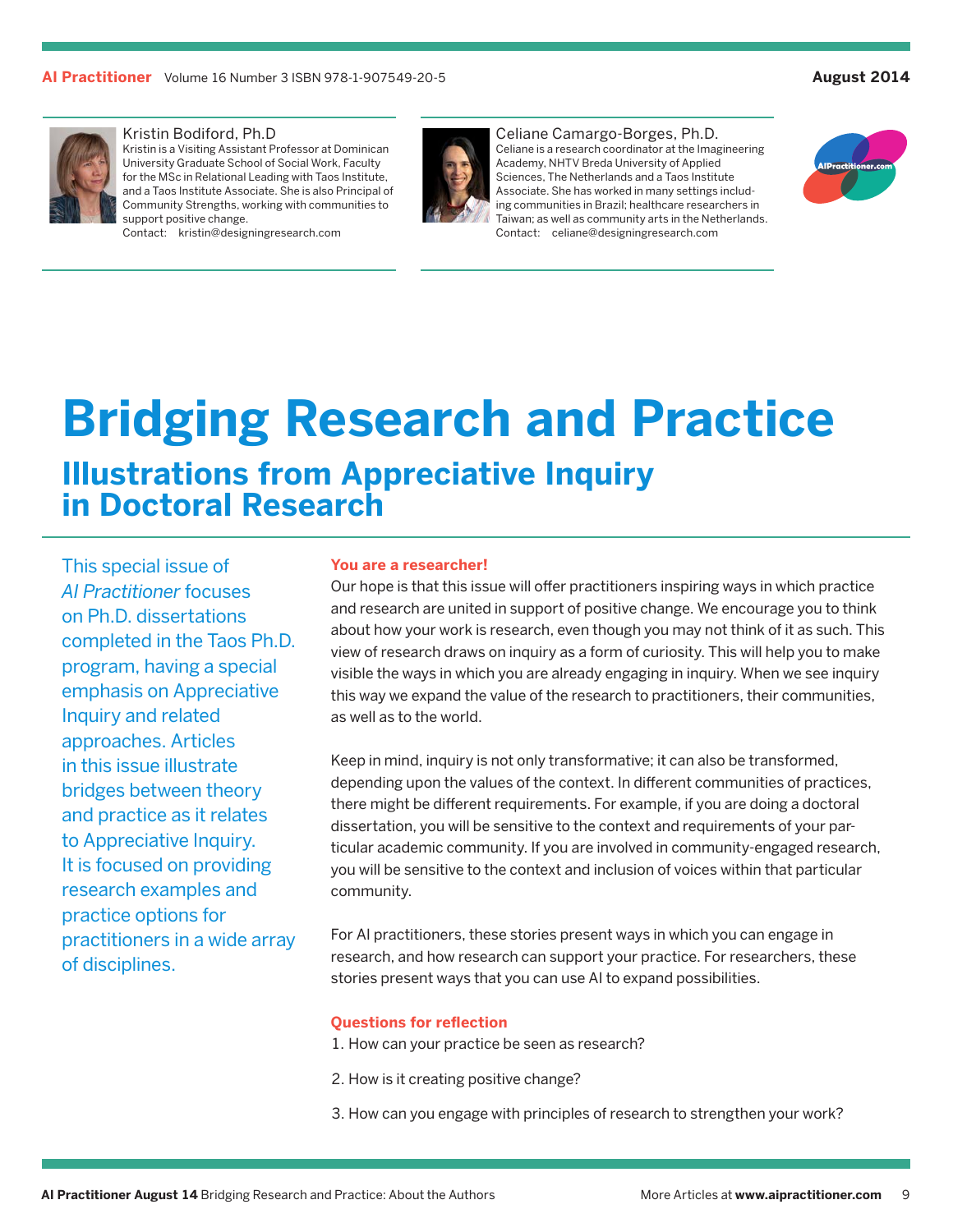#### **Appreciative Inquiry: Providing a bridge between research and practice**

Appreciative Inquiry (AI) provides a bridge from research to practice where collaborative and participatory research methods can ignite positive change. The designing research approach invites us to embrace inquiry as an active process that co-creates particular realities as research is designed and choices made. Appreciative Inquiry as a research method recognizes that "The questions we ask set the stage for what we find, and what we discover (the data) becomes the linguistic material, the stories of which the future is conceived and constructed" (Cooperrider and Whitney, 2005, p. 49). Thus, the very process of engaging in inquiry is already an intervention in construction. Appreciative Inquiry offers a social practice and meaning-making process that embraces the complexity and multidimensionality involved in creating knowledge and igniting positive social change.

#### **Bridging research and practice: Illustrations from authors**

We begin this issue with an introduction to the concept of "Designing Research" in which research can be seen as a daily endeavour bridging theory and practice. The following articles illustrate this bridge, as the authors share their experience of engaging with Appreciative Inquiry in their research through the Taos Institute doctoral program. This issue was co-created with the authors; knowledge was produced collaboratively through sharing stories of their doctoral research projects. From these stories and conversations, we saw patterns and themes emerging that illustrate how Appreciative Inquiry can serve as a tool for bridging research and practice. These patterns also illuminate the ways in which the principles of designing research serve as resources for inquiry processes, creating generative possibilities. We hope that you find these stories inviting, allowing you to see yourself as co-producing knowledge as part of your practice in ways that can be seen as research.

#### **Designing principle 1: Relational and collaborative**

Although you will find many of the designing research principles throughout each of the authors' works, we found each story illuminated a particular principle. We begin with stories from Loek Schoenmakers and Myra Virgil that both highlight how research is a relational and collaborative endeavour.

Loek reinforces how Appreciative Inquiry helps to create a relational context and sense of relational responsibility, maximizing participation and supporting people to become co-researchers and change makers in the process. He offers research as a relational engagement that is a joint adventure, appreciating all participants as co-researchers.

Myra illustrates how Appreciative Inquiry provides an opportunity for transformative dialogue and a reflexive process of participants' relational contexts in the construction of shared meaning-making. The research process recognizes people's relational embeddedness and the impact and possibilities this might have on policy development.



To read Loek's article 'I Believe in You!', go to page 25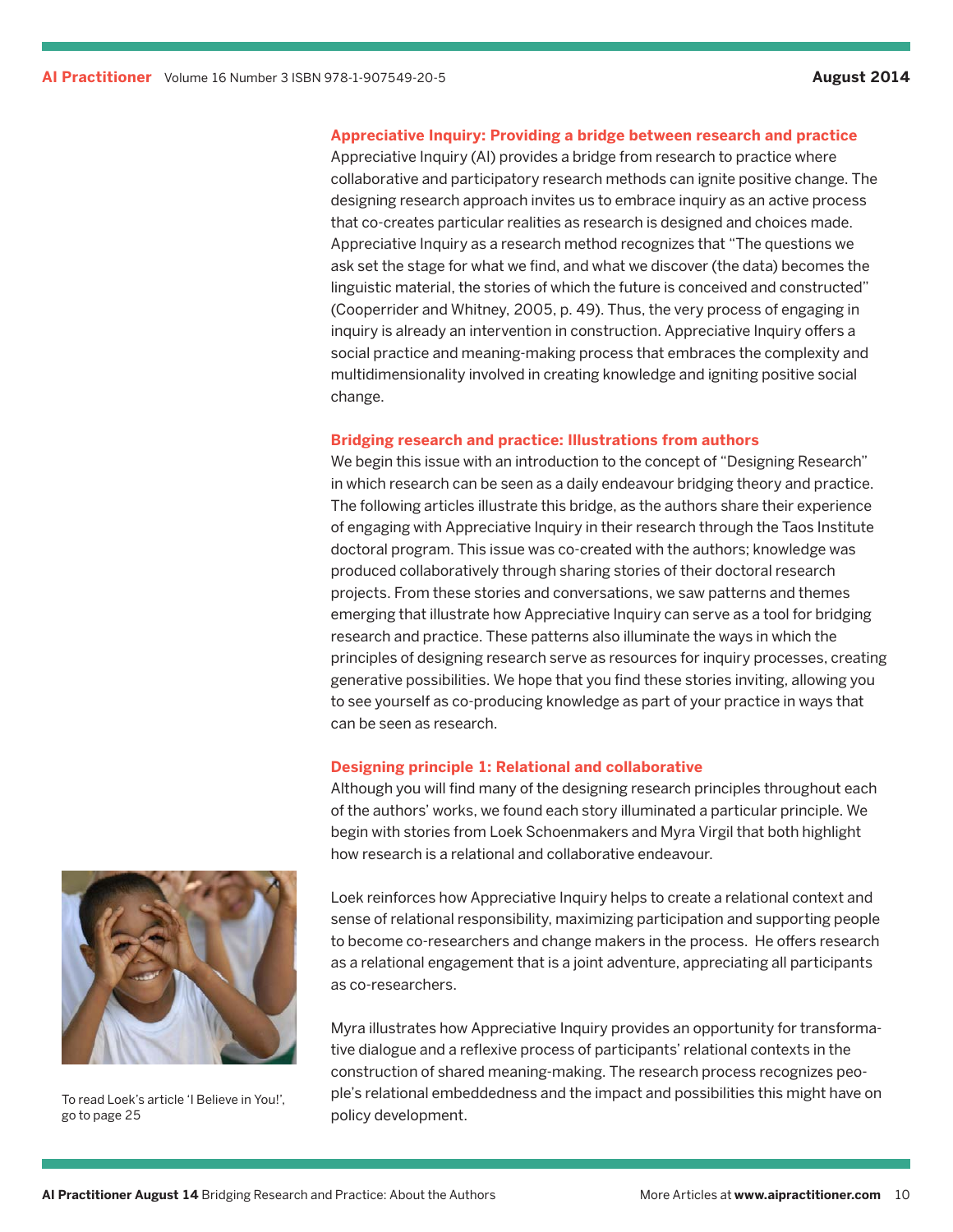

To read about Shayamal's experiences designing research in the Philippines, Bangladesh and Africa, go to page 42

#### **Designing principle 2: Useful and generative**

We then continue with stories from Ginny Belden-Charles, Shayamal Saha, and Jeff Fifield, highlighting how research is useful and generative.

Ginny's story demonstrates the role of research in making the invisible visible. In her research, she uses different appreciative and relational practices, and there is a generation of new knowledge that helps to make actions more visible and useful. In addition, Ginny proposes that the process of engaging in this type of inquiry itself can be useful to help identify and strengthen positive relational patterns within groups and organizations.

Shayamal shares how using Appreciative Inquiry in his work supports social change where the interactions themselves are transformational. His commitment to creating a better future for communities is evident in his reflection on the impact of power and position on the research process and the move from a problem solving approach to one of appreciation that supports more engagement and participation.

Jeff Fifield shows us how research can be an act of creating something together, building our capacity, and generating new knowledge through action research. He also proposes that constructions developed in research gain their significance through their utility, through how people coordinate their actions in ways that are useful.

#### **Designing principle 3: Organic and dynamic**

Laine Goldman and Bonnie Milne's stories demonstrate how research can be seen as organic and dynamic. Laine's story relates an experience of research that offers freedom to experiment and be in a curious conversation. In these conversations, she maintains an open mind as people's journeys unfold and take unexpected twists and turns.

Bonnie's story shares a method of using Photovoice that allows for a creative and dynamic engagement, enriching people's experiences and expressions. Bonnie demonstrates the organic nature of using arts-based methods. In her story, participants' dreams evolve through sharing their photos and stories. Each time, in dialogue, new elements emerge representing our selves and our experiences as rich and multistoried.

#### **Designing principle 4: Complexity and multiplicity**

And finally, Samuel Mahaffy and Jody Jacobson share stories that illustrate engaging complexity and multiplicity. Samuel shares how an inclusive and multivoiced perspective serves to complexify and create richer understandings and new possibilities. In his efforts to involve the whole system, Samuel supports a relational space of storytelling for those most often not included, voices he calls "storytellers of vital necessity" who are often marginalized and excluded.



Using Photovoice for creative engagement, page 58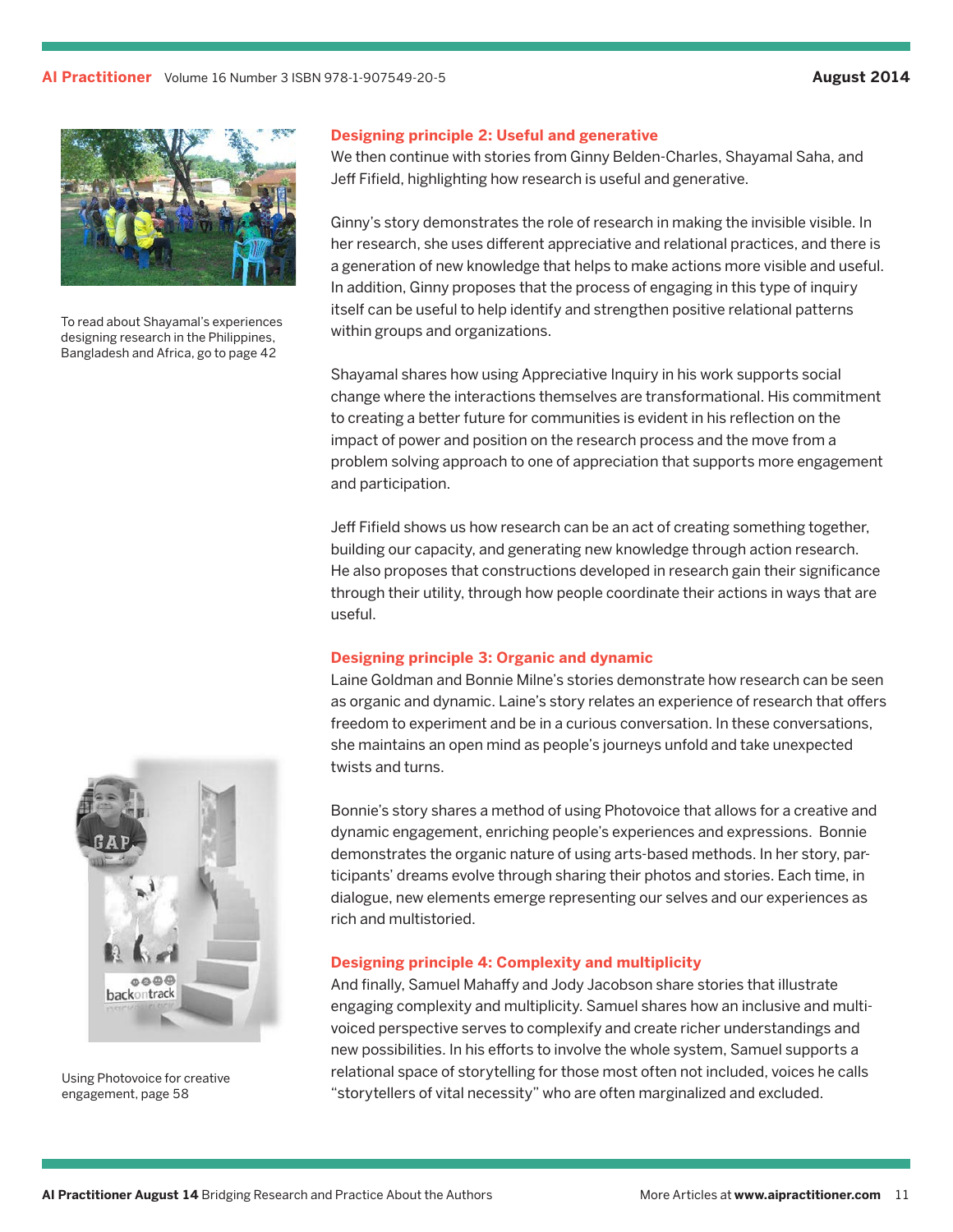

A young co-researcher participates in community dialogue, page 63

Jody's story offers systems thinking as a resource for engaging complexity and multiple ways of exploring the world. She bridges paradigms of different and multifaceted ways of being, by bringing together tools from systems thinking, quality improvement and AI that help explore and make more visible the patterns and connections in the system of inquiry.

All of these research projects demonstrate how research using Appreciative Inquiry focuses on co-creation of knowledge and practices that are useful, that support generative possibilities, and that intimately connect research and practice. The stories also show us how principles of designing research are interconnected, where the activities are simultaneously relational, collaborative, fluid, emergent, complex, and engaging multiplicity. Maybe most important, each of these stories illustrates the possibilities of research to ignite positive social change. We are grateful to the authors for sharing their wisdom and experiences.

**Kristin Bodiford and Celiane Camargo-Borges Editors, August 2014**

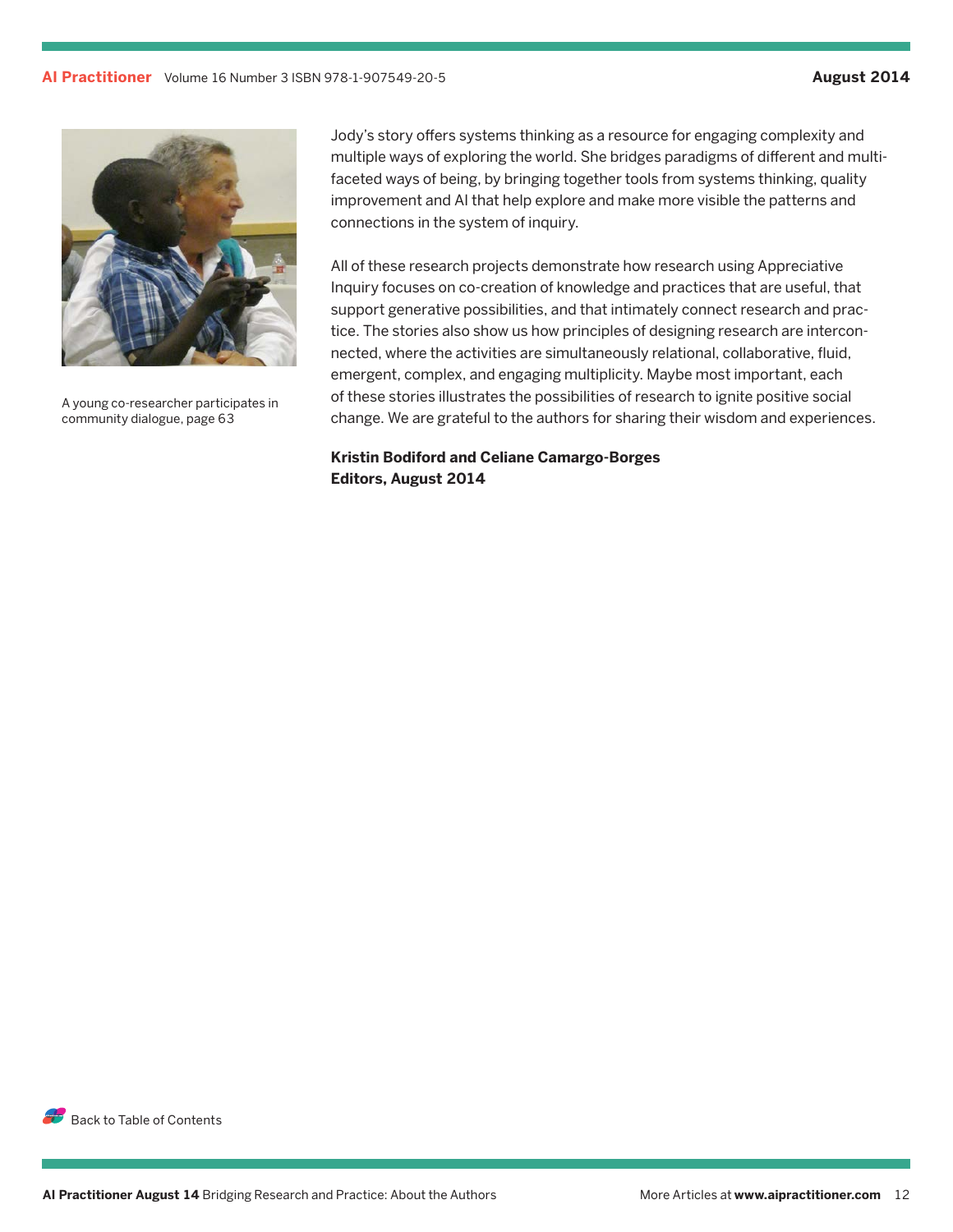<span id="page-12-0"></span>

#### Duane R. Bidwell, PhD

associate professor of practical theology, spiritual care and counseling at Claremont School of Theology, Claremont, CA, is a spiritually integrative psychotherapist and Presbyterian pastor who works from social constructionist perspectives. He wrote Shortterm Spiritual Guidance and Empowering Couples: A Narrative Approach to Spiritual Care. Contact: dbidwell@cst.edu



#### Katherine Rand, MPP

is pursuing a PhD in practical theology at the Claremont School of Theology. Her spiritual practice is rooted in the Buddhist tradition and her clinical training has been in healthcare. Katherine is especially interested in the intersection of the religious and secular, and in understanding and caring for religiously plural individuals..

Contact: katherine.rand@cst.edu



## **About the November 2014 Issue**

### **Spirituality and Appreciative Inquiry**

The November 2014 issue addresses the confluences of spirituality and AI theory and practice. Ten AI practitioners offer theoretical, practical and research-based reflections on how AI influences their spirituality and professional practices, and on how spirituality influences their practice of AI.

Spirituality among individuals and communities provides ways of speaking about ultimate goals and values, establishes visions for wholeness, and promotes practices meant to shift from "what is" to "what can be." It is earthly and transcendent, particular and embodied; it moves people into futures where wholeness, community, and transformation can be realized.

The November issue includes articles on co-created learning, the practice of humility, appreciative inquiry into the practitioner's "inner world," transformations in pastoral leadership through AI principles, psychotherapeutic relationships, and parallels between Zen Buddhism and AI principles. In addition, case studies explore denominational and congregational transformation through AI, the roles of relational presence and stories of gratitude and purpose in congregational life, and how spiritual caregivers use AI principles to increase vocational awareness among employees in Dutch hospitals.

These articles do not define or promote a particular spirituality; rather, they describe situated spiritualities that are simultaneously representative of human diversity and universality. They suggest a limited consensus about the real, the good, and the valuable; offer a way of talking about awareness or knowledge of ontological realities; provide a set of practices or ethical guidelines for human transformation; and reflect an existential experience. Ultimately, they provide insight into the spiritual basis and capacities of Appreciative Inquiry, and offer examples of how AI can be applied in varied contexts and seen as a spiritual practice.